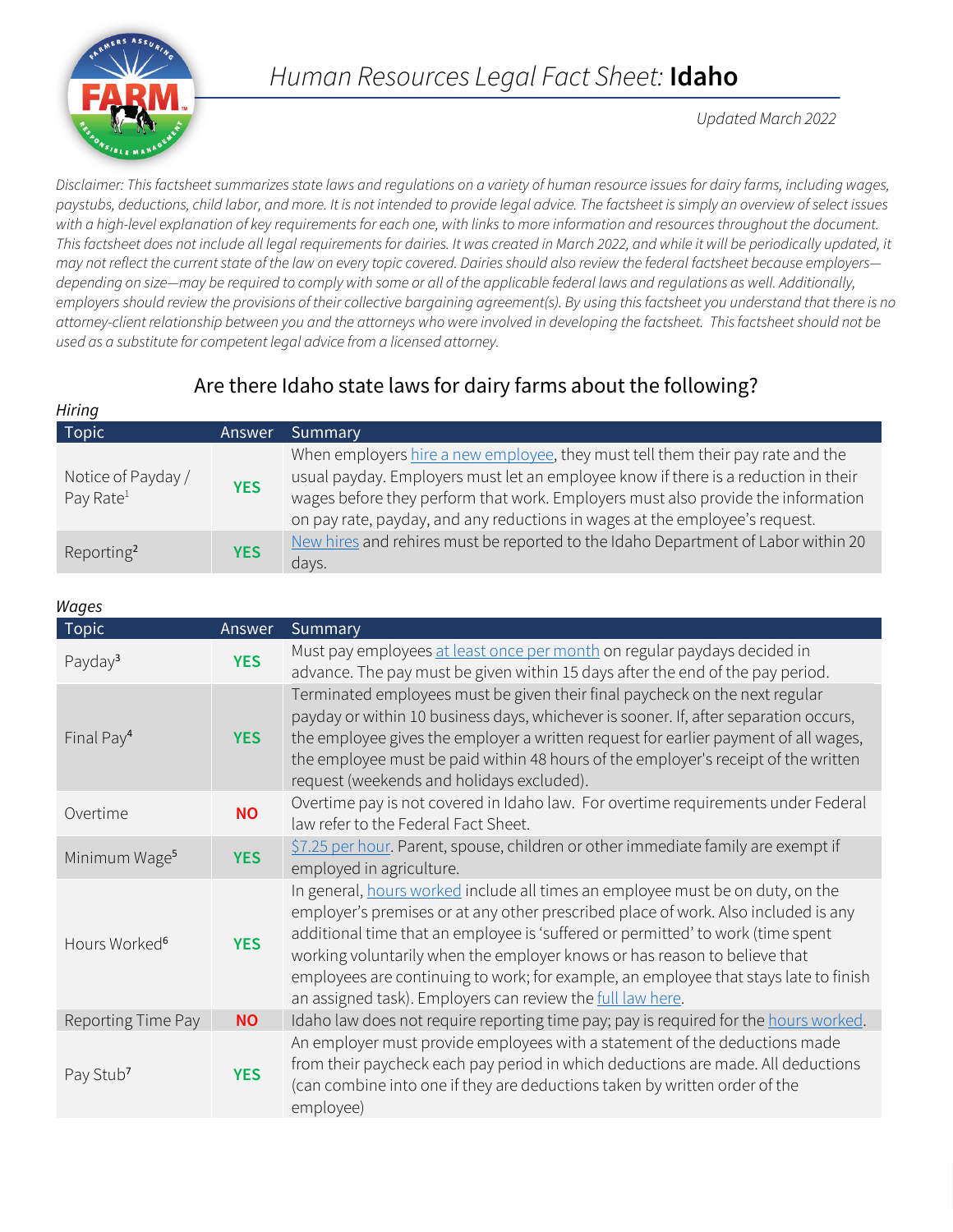

| Taxes and<br>Withholding <sup>8</sup> | <b>YES</b>        | Employers must withhold Idaho income tax if they are also required to withhold<br>federal income tax and they paid the employee more than \$1,000 in the calendar<br>year. You must give your employees a statement of taxes withheld, like a federal<br>Form W-2, 1099-MISC or 1099-R.<br>Employers must pay Idaho Unemployment Insurance taxes if:<br>You paid cash wages to farm workers of \$20,000 or more in a quarter in the<br>current or preceding calendar year; OR,<br>You employed ten or more farm workers for some part of a day in 20 or more<br>$\bullet$<br>weeks in the current or preceding calendar year.<br>Certain family employment is excluded from coverage requirements (a parent<br>employed by their son/daughter, a person employed by their spouse, or a child<br>under 21 employed by a parent). Unemployment taxes are paid by the employer;<br>they are not taken out of employee pay. You can credit the amount you pay to Idaho<br>in calculating how much you owe for federal unemployment taxes. More details.                                                                                                                                                                    |
|---------------------------------------|-------------------|------------------------------------------------------------------------------------------------------------------------------------------------------------------------------------------------------------------------------------------------------------------------------------------------------------------------------------------------------------------------------------------------------------------------------------------------------------------------------------------------------------------------------------------------------------------------------------------------------------------------------------------------------------------------------------------------------------------------------------------------------------------------------------------------------------------------------------------------------------------------------------------------------------------------------------------------------------------------------------------------------------------------------------------------------------------------------------------------------------------------------------------------------------------------------------------------------------------------|
| Deductions <sup>9</sup>               | <b>YES</b>        | You can only withhold or deduct from a paycheck if: (1) You are required to by state<br>or federal law; OR (2) The employee has agreed to the deduction in writing and the<br>deduction is lawful. Refer to the federal fact sheet for additional rules on wage<br>deductions.<br>Meals, lodging, and other facilities can be considered part of wages. This includes<br>the reasonable cost to the employer of furnishing them. The following is federal<br>guidance on the issue:<br>Meals, Lodging, and Transportation - The reasonable cost of meals and lodgings can<br>be considered a form of wages (considered payment in kind), but an employee has<br>to agree in writing to receive part of their wages as meals/lodgings. The<br>meals/lodging must be provided for the employee benefit, not for the convenience<br>of the employer. Reasonable cost generally means the cost to the employer to<br>provide it - not the fair market value. Transportation to/from work can follow the<br>same rules as meals/lodging as long as: transport time isn't counted as hours<br>worked and the transportation is provided for the employee convenience (not as a<br>necessity for being employed by the farm). |
| Bonuses <sup>10</sup>                 | YES/<br><b>NO</b> | Idaho courts have addressed the issue of whether or not bonuses are considered<br>wages. Generally, discretionary bonuses do not constitute wages. Nondiscretionary<br>bonuses may be considered part of wages and covered under protections of Idaho<br>wage law.<br>Employers should follow any written policy they have about paying bonuses as a<br>best practice.<br>A nondiscretionary bonus is one where the amount and criteria for getting the bonus<br>are announced in advance. For example, performance goals (like meeting somatic<br>cell count goals) that workers know about in advance. Discretionary bonuses are<br>ones that are not announced in advance, not expected by the employee, and not an                                                                                                                                                                                                                                                                                                                                                                                                                                                                                                 |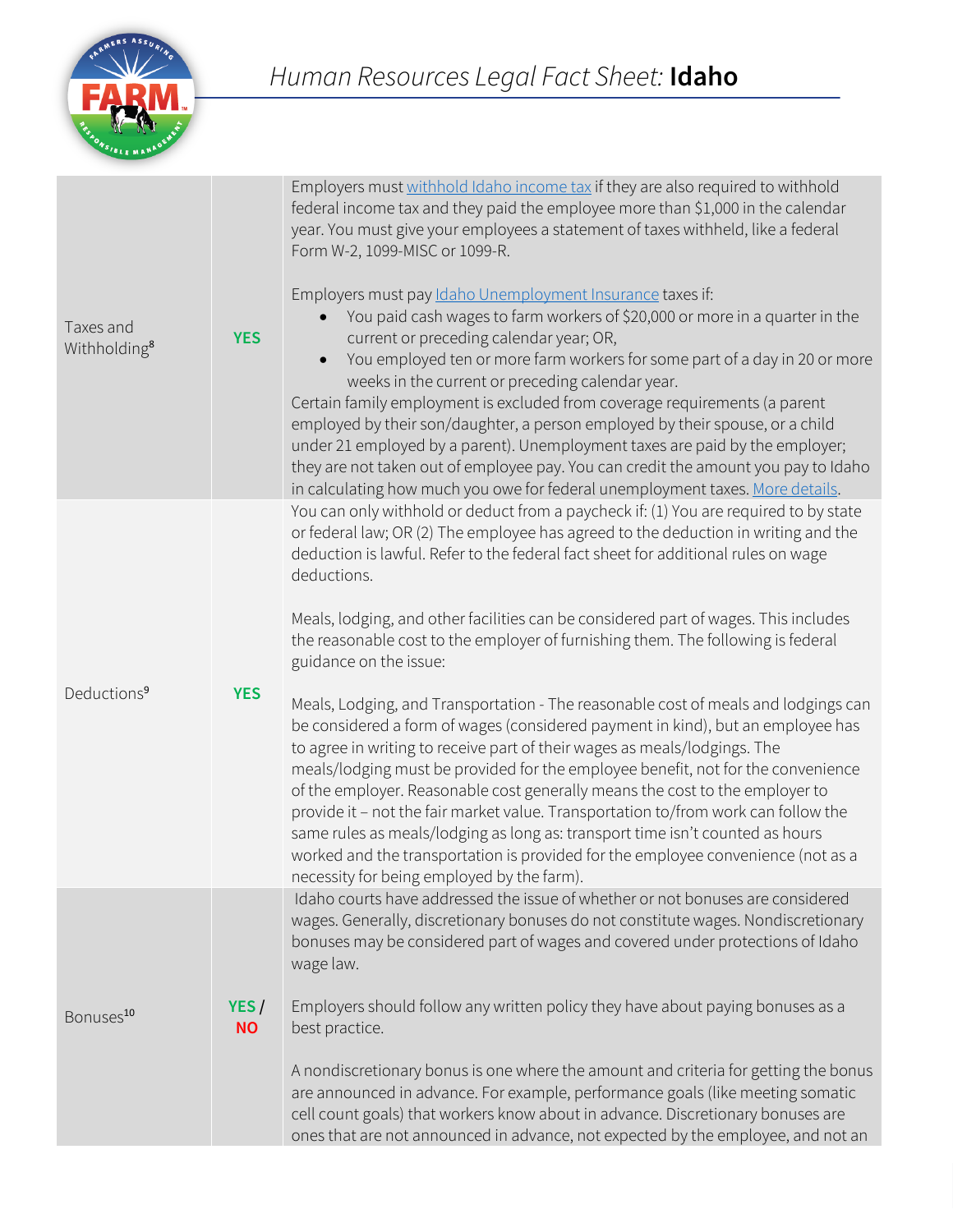

incentive for the employee. For example, when the farm reaches a certain financial goal and decides to give all employees a bonus.

### **Recordkeeping**

| <b>Topic</b>                            | Answer     | Summary                                                                                                                                                                                                                                                                                                                                                                                                                                                                                                                                                                                                                                                                                                                                                                                                                                                                                                                                                                                                                       |
|-----------------------------------------|------------|-------------------------------------------------------------------------------------------------------------------------------------------------------------------------------------------------------------------------------------------------------------------------------------------------------------------------------------------------------------------------------------------------------------------------------------------------------------------------------------------------------------------------------------------------------------------------------------------------------------------------------------------------------------------------------------------------------------------------------------------------------------------------------------------------------------------------------------------------------------------------------------------------------------------------------------------------------------------------------------------------------------------------------|
| Payroll <sup>11</sup>                   | <b>YES</b> | Keep employee records for a minimum of three years from the last date they<br>worked.<br>According to Idaho Department of Labor guidance, these records<br>should include:<br>Personal information, including employee's name, home address,<br>$\bullet$<br>occupation, sex and date of birth if under 19 years of age<br>Hour and day when workweek begins<br>Total hours worked each workday and each workweek<br>$\bullet$<br>Total daily or weekly straight time earnings<br>Regular hourly pay rate<br>Total overtime pay for each workweek<br>Deductions from wages<br>$\bullet$<br>Total wages paid each pay period<br>Date of payment of wages and pay period covered<br>Hours worked: Employees must be paid for all hours worked in a workweek. In<br>general, hours worked includes all time an employee must be on duty, on the<br>employer's premises or at any other prescribed place of work. Also included is any<br>additional time that an employee is suffered or permitted to work.                      |
| Personnel File -<br>Access              | <b>NO</b>  | Idaho law does not require private employers to let employees view their personnel<br>file.                                                                                                                                                                                                                                                                                                                                                                                                                                                                                                                                                                                                                                                                                                                                                                                                                                                                                                                                   |
| Unemployment<br>Insurance <sup>12</sup> | <b>YES</b> | Employers covered under Unemployment Insurance Tax must file quarterly wage<br>reports. If no wages were paid that quarter, the employer must still file a report that<br>states there were no wages.<br>All employers, whether or not they are required to pay unemployment insurance<br>tax, have to keep employment records for at least five (5) years from the date of<br>payment. These must include:<br>Full name and home address of worker<br>SSN<br>The place of work within Idaho<br>Date on which employee was hired, rehired, or returned to work after<br>temporary or partial layoff<br>Date employment was terminated; whether the termination occurred by<br>voluntary action of the individual and the reason given, or by discharge or<br>death, and the reason for discharge;<br>Wages paid for employment in each pay period and total wages for all pay<br>periods ending in each quarter of the year, showing separately:<br>Money wages<br>$\circ$<br>The cash value of other compensation<br>$\circ$ |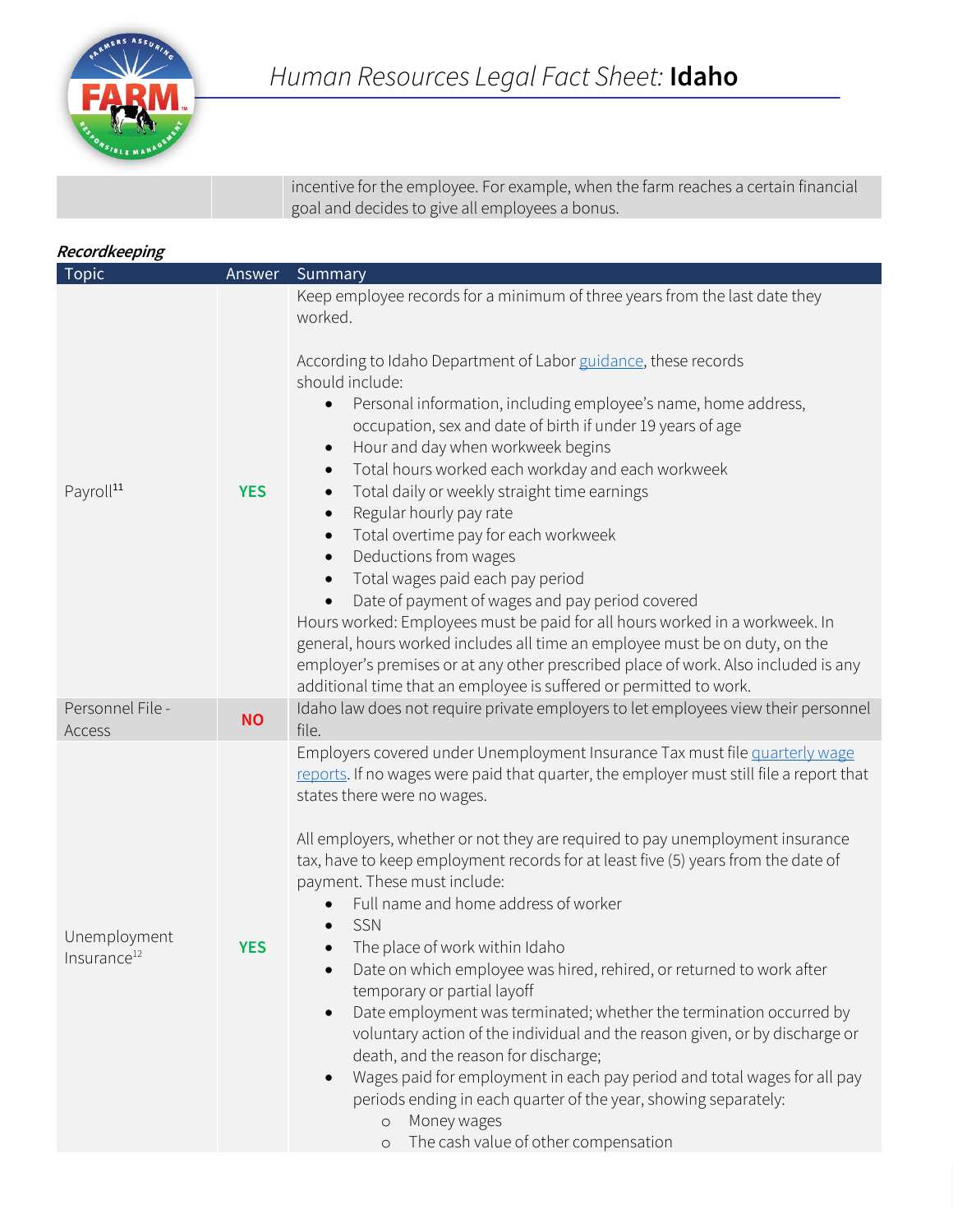

|                            |            | The amount of all bonuses or special commissions<br>$\circ$<br>Any special remuneration paid for services performed such as commissions<br>or bonuses;<br>Amounts paid as allowances or reimbursement for traveling and other<br>expenses and the amount of such expenses incurred by employee<br>Such records shall be open to inspection and be subject to being copied by the ID<br>Department of Labor at any reasonable time. The inspection can include any of the<br>employer's business records, such as journals, ledgers, time books, minute books,<br>or any other records or information which may relate to wages or employment and<br>that can assist with administering Unemployment Insurance law. |
|----------------------------|------------|--------------------------------------------------------------------------------------------------------------------------------------------------------------------------------------------------------------------------------------------------------------------------------------------------------------------------------------------------------------------------------------------------------------------------------------------------------------------------------------------------------------------------------------------------------------------------------------------------------------------------------------------------------------------------------------------------------------------|
| Workers'                   |            | Employers must keep records of all injuries reported by employees or that he/she<br>otherwise has knowledge of. The records must include: a description of the injury,<br>how long the employee could not work because of the injury (if applicable), and a<br>description of how the injury happened.                                                                                                                                                                                                                                                                                                                                                                                                             |
| Compensation <sup>13</sup> |            | Employers subject to workers' compensation coverage must keep a record of the<br>number of employees, their job classification, and wages paid. If requested by the<br>Industrial Commission, employers need to provide a sworn statement of those<br>records. The Industrial Commission can verify or inspect the records at any time<br>and as often as it needs to confirm number of employees/amount of payroll.                                                                                                                                                                                                                                                                                               |
| <b>OSHA</b>                | <b>YES</b> | Idaho has incorporated federal OSHA recordkeeping and reporting requirements.<br>See federal factsheet for details.                                                                                                                                                                                                                                                                                                                                                                                                                                                                                                                                                                                                |
| Federal                    | <b>YES</b> | There are numerous federal rules about recordkeeping. Employers should review<br>the federal factsheet.                                                                                                                                                                                                                                                                                                                                                                                                                                                                                                                                                                                                            |

## *Working Conditions*

| Topic                          | Answer            | Summary                                                                                                                                                                                                                                                                                                                                                                                                      |
|--------------------------------|-------------------|--------------------------------------------------------------------------------------------------------------------------------------------------------------------------------------------------------------------------------------------------------------------------------------------------------------------------------------------------------------------------------------------------------------|
| Bathrooms <sup>14</sup>        | <b>YES</b>        | Idaho has adopted the federal Pasteurized Milk Ordinance (PMO). The PMO<br>specifies that dairy farms have one or more toilets that are conveniently located,<br>properly constructed, properly operated, and maintained in a sanitary manner.                                                                                                                                                               |
| <b>Working Hours</b>           | <b>NO</b>         | No max hour or day requirements for employees 16 years or age or older. See Child<br>Labor (below) for maximum hours for minors.                                                                                                                                                                                                                                                                             |
| Rest and Meal<br><b>Breaks</b> | <b>NO</b>         | No Idaho law requires rest or meal breaks for employees. Employers that choose to<br>provide rest and meal breaks must follow the applicable federal rules. Refer to<br>federal fact sheet.                                                                                                                                                                                                                  |
| Labor Relations <sup>15</sup>  | <b>YES</b>        | Employees have the right to associate, self-organize, designate representatives of<br>their own choosing to negotiate terms and conditions of employment, or engage in<br>other concerted activities for collective bargaining purposes or other mutual aid or<br>protection. However, employees cannot be required to join or leave a labor<br>organization or pay dues as a condition of employment.       |
| Whistleblower<br>Protection    | YES/<br><b>NO</b> | Idaho law does not provide a general protection for private sector employees in<br>whistleblower cases. However, topic-specific laws (like anti-discrimination laws,<br>wage laws, etc.) may protect employees that report unlawful practices. And specific<br>employee disclosures (for example, OSHA-related violations) are protected from<br>retaliation. Employers should review the federal factsheet. |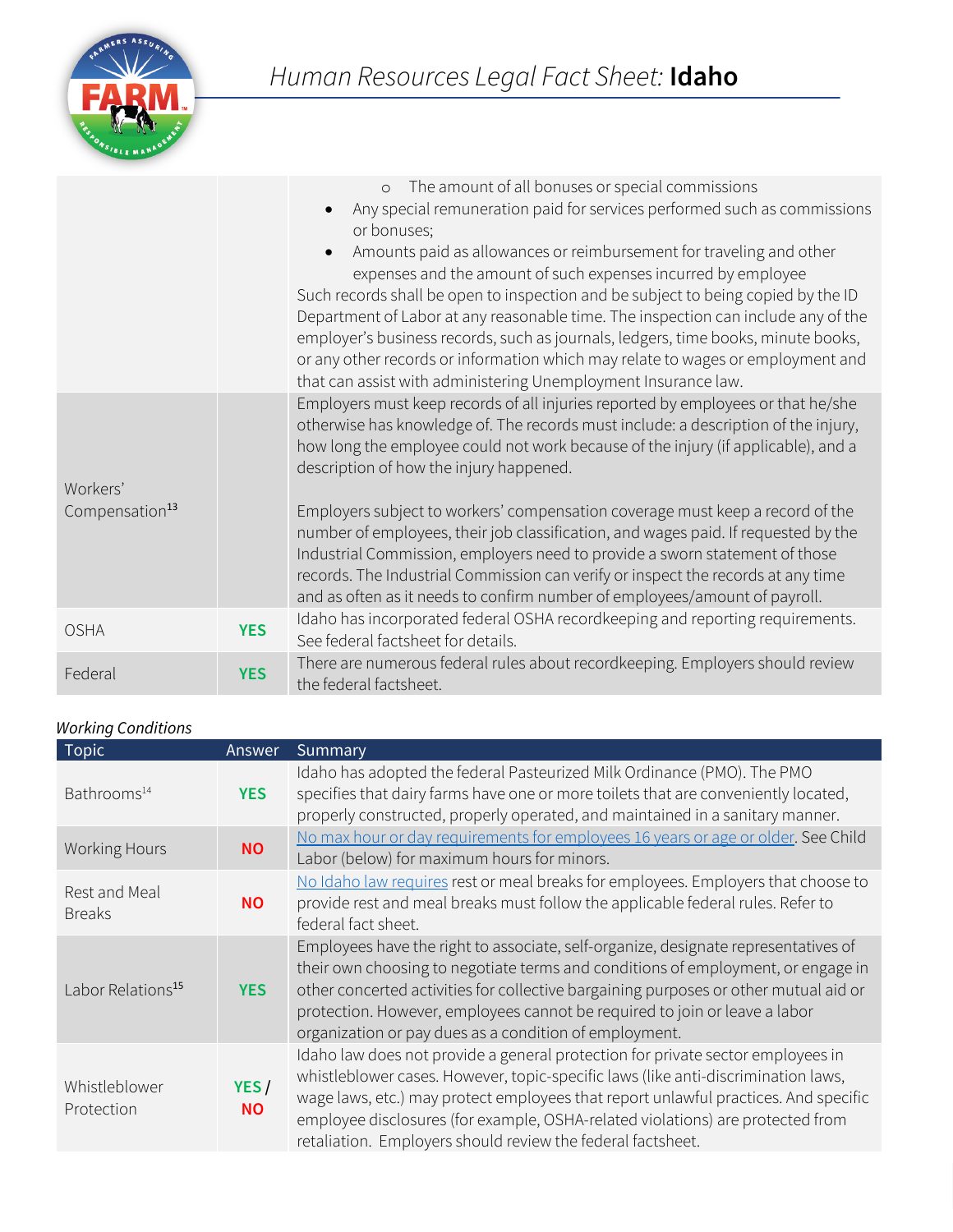

| Paid Vacation or<br>Sick Leave              | <b>NO</b>  | Paid sick and vacation leave is not required under Idaho law. Employers who<br>choose to provide such benefits should follow their written policy.                                                                                                                                                                                                                                                                                                                          |
|---------------------------------------------|------------|-----------------------------------------------------------------------------------------------------------------------------------------------------------------------------------------------------------------------------------------------------------------------------------------------------------------------------------------------------------------------------------------------------------------------------------------------------------------------------|
| <b>Breaks for Nursing</b><br>Mothers        | <b>NO</b>  | No state law on providing workplace accommodations for employees that are<br>nursing, but there may be requirements under federal law. Employers should refer<br>to the federal factsheet.                                                                                                                                                                                                                                                                                  |
| Pregnancy<br>Accommodations                 | <b>NO</b>  | No state law on providing workplace accommodations for pregnant employees<br>beyond what would be required to accommodate any other qualifying disability,<br>but there may be requirements under federal law. Employers should refer to the<br>federal factsheet. Generally, pregnancy disability must be treated the same way as<br>other temporary disabilities. Additionally, it is illegal to discriminate against<br>employees because they are pregnant (see below). |
| Family, Parental,<br>and Pregnancy<br>Leave | <b>NO</b>  | Idaho does not have a pregnancy disability leave that applies to private sector<br>employees but certain employers are covered by applicable federal law. Federal<br>law requiring unpaid family or medical leave for qualifying employees may apply<br>depending on the size of the employer. Refer to federal factsheet.                                                                                                                                                  |
| Jury Duty Leave <sup>16</sup>               | <b>YES</b> | Idaho requires employers to allow employees to take unpaid leave to respond to<br>jury summons, serve as a juror, and attend court for potential jury service.<br>Employers cannot discharge, threaten, or coerce employees because they take jury<br>duty leave.                                                                                                                                                                                                           |
| Crime Victim and<br>Witness Leave           | <b>NO</b>  | Idaho law does not address time off for private sector employees to provide<br>testimony or appear in court. Idaho law also does not address crime victim leave,<br>but federal family and medical leave laws may apply.                                                                                                                                                                                                                                                    |
| Military Leave <sup>17</sup>                | <b>YES</b> | Employers must allow eligible employees to take military leave and must reinstate<br>employees returning from this leave to their position or a similar position if they are<br>qualified to perform their job duties. Employees are eligible to take up to 15 days of<br>leave per calendar year to attend training for either (1) the National Guard; or (2) the<br>reserve components of the armed forces.                                                               |
| Voting Leave                                | <b>NO</b>  | Idaho does not have a statutory voting leave law covering private employers.                                                                                                                                                                                                                                                                                                                                                                                                |
| School Activity<br>Leave                    | <b>NO</b>  | Idaho law does not address leave for private sector employees to attend a child's<br>school activity.                                                                                                                                                                                                                                                                                                                                                                       |

## *Human Rights*

| <b>Topic</b>                               | Answer     | Summary                                                                                                                                                                                                                                                                                                                                                                                                                                                                                                                                                                                                                                                                                                                                                                                                |
|--------------------------------------------|------------|--------------------------------------------------------------------------------------------------------------------------------------------------------------------------------------------------------------------------------------------------------------------------------------------------------------------------------------------------------------------------------------------------------------------------------------------------------------------------------------------------------------------------------------------------------------------------------------------------------------------------------------------------------------------------------------------------------------------------------------------------------------------------------------------------------|
| Employment<br>Discrimination <sup>18</sup> | <b>YES</b> | Idaho law prohibits employment discrimination based on the following protected<br>categories: race, sex, color, national origin, religion, age (over 40), genetic<br>testing/information, mental or physical disability. Applies to farms with 5 or more<br>employees -- defined as hired for each working day of 20 or more weeks in a<br>calendar year. Employment discrimination means bias in hiring, promotion, job<br>assignments, firing, pay, and other terms of employment.<br>Employers cannot pay men and women different wages for comparable work on<br>jobs that have virtually the same requirements in terms of skills, effort, and<br>responsibility. Wage differences based on seniority, merit, quantity or quality of<br>production or other factors other than sex are permitted. |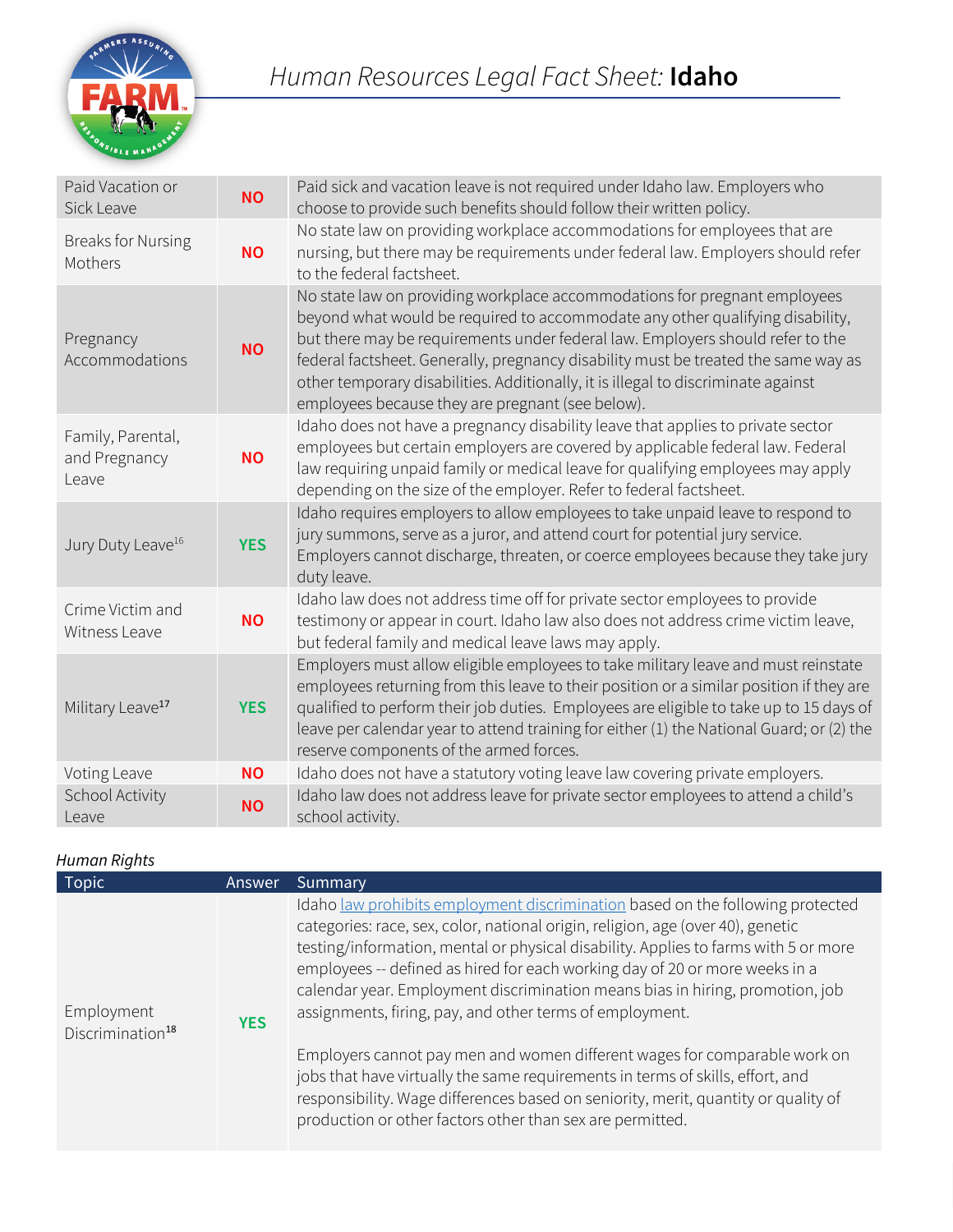

|                                                 |            | It is illegal to retaliate against employees for filing or otherwise aiding with a<br>complaint.                                                                                                                                                                                                              |
|-------------------------------------------------|------------|---------------------------------------------------------------------------------------------------------------------------------------------------------------------------------------------------------------------------------------------------------------------------------------------------------------|
|                                                 |            | Harassment is a type of employment discrimination. Harassment is unwelcome<br>conduct. It becomes illegal when (1) employees have no choice but to tolerate the<br>harassment if they want to keep their job; (2) it is so severe that a regular person<br>would see it as intimidating, hostile, or abusive. |
| Harassment / Sexual<br>Harassment <sup>19</sup> | <b>YES</b> | The Idaho Supreme Court has interpreted the Idaho Human Rights law to prohibit<br>harassment and sexual harassment following the standards of Title VII of the Civil<br>Rights Act of 1964. See the federal section for more information.                                                                     |
|                                                 |            | It is illegal to retaliate against employees for filing or otherwise aiding with a<br>complaint.                                                                                                                                                                                                              |
| Forced Labor <sup>20</sup>                      | <b>YES</b> | Human trafficking is illegal in Idaho, which includes the recruitment, harboring,<br>transportation, provision, or obtaining of a person for labor, through the use of<br>force, fraud or coercion for the purpose of subjection to involuntary servitude,<br>peonage, debt bondage, or slavery.              |
|                                                 |            | Employers should ensure they are carefully following all visa requirements or work<br>agreements to avoid any inadvertent violations.                                                                                                                                                                         |

#### *Child Labor*

| ⊂uuu ∟uwvi                |            |                                                                                                                                                                                                                                                                                                                                                                                                                                                                                                                                                                    |
|---------------------------|------------|--------------------------------------------------------------------------------------------------------------------------------------------------------------------------------------------------------------------------------------------------------------------------------------------------------------------------------------------------------------------------------------------------------------------------------------------------------------------------------------------------------------------------------------------------------------------|
| Topic                     | Answer     | Summary                                                                                                                                                                                                                                                                                                                                                                                                                                                                                                                                                            |
| Child Labor <sup>21</sup> | <b>YES</b> | Must be at least 16 years old to work during school hours.<br>Max hours for minors under 16: 9 hours per day, 54 hours per week. They also<br>cannot be asked to work before 6am or after 9pm, but not during the hours when<br>public schools are in session unless the minor (1) can read and write simple<br>sentences in English or another language; AND (2) has received instruction in<br>spelling, grammar, geography, and arithmetic (up to and including fractions).<br>Follow federal laws on hazardous work restrictions and prohibitions (see federal |
|                           |            | factsheet).                                                                                                                                                                                                                                                                                                                                                                                                                                                                                                                                                        |

## *Health and Safety*

| Topic <sup>1</sup>                    | Answer     | 'Summary                                                                                                                                                                                                        |
|---------------------------------------|------------|-----------------------------------------------------------------------------------------------------------------------------------------------------------------------------------------------------------------|
| <b>OSHA</b>                           | <b>YES</b> | Idaho is under federal OSHA jurisdiction. See the federal portion of the factsheet for<br>more information.                                                                                                     |
| Workers<br>Compensation <sup>22</sup> | <b>YES</b> | You must have workers compensation insurance if you have any employees,<br>whether full-time, part-time, or seasonal. Sole proprietorships that only hire family<br>members living with the owner are exempted. |